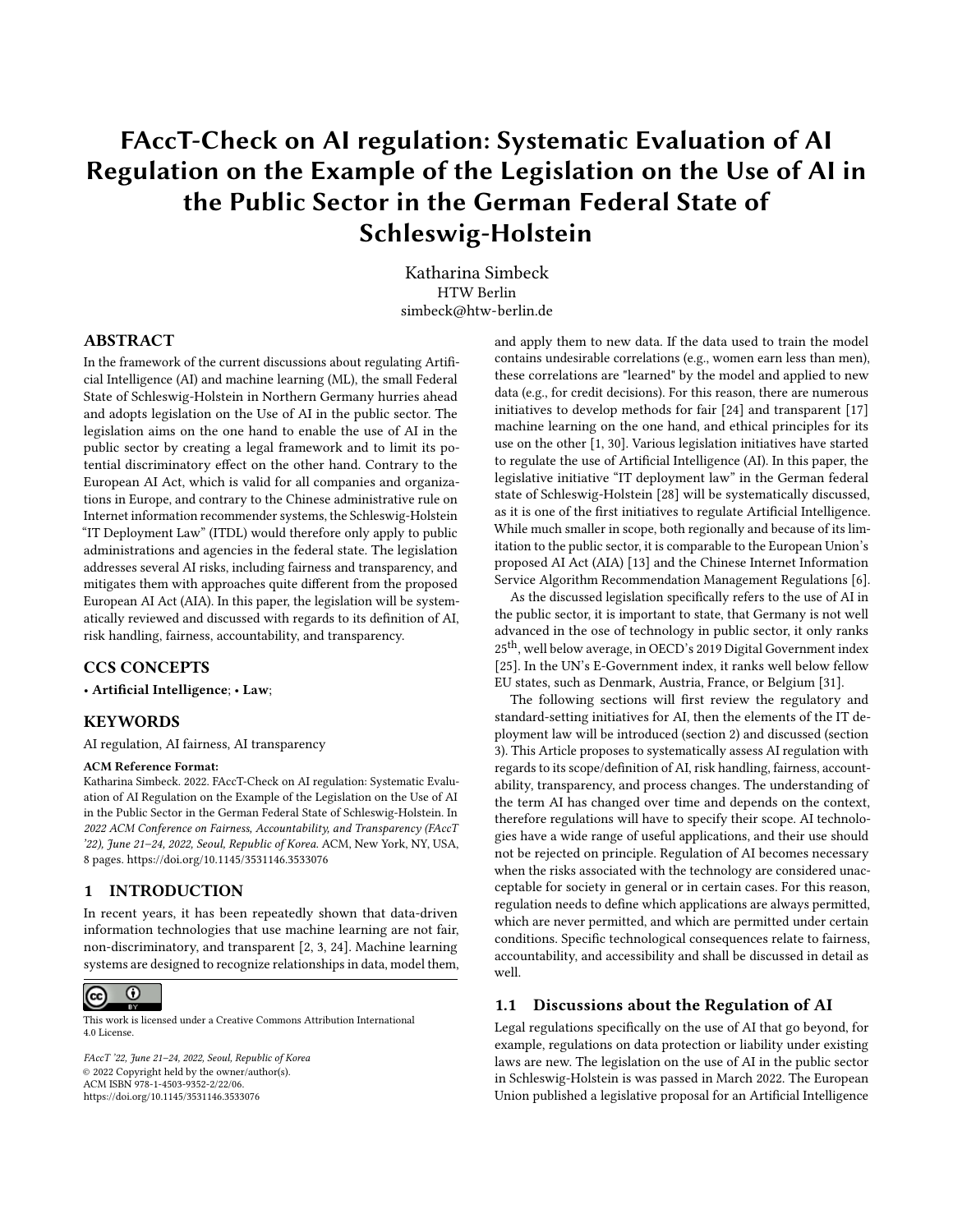Act (AIA) in April 2021 [\[13\]](#page-7-8), which will be referred to several times below. China passed an administrative rule on recommender systems which will be in effect as of March 2022.

1.1.1 The Legislation in the German Federal State of Schleswig-Holstein. In September 2021 the State Government of Schleswig-Holstein, namely the Ministry of Energy Transition, Agriculture, Environment, Nature, and Digitalization submitted a draft legislative package to promote digitization and the provision of open data and to enable the use of data-driven information technologies in public administration (Digitalization Act) [\[28\]](#page-7-7) which was enacted by the state parliament on March 16<sup>th</sup> 2022 [\[34\]](#page-7-12). The small federal state of Schleswig-Holstein in northern Germany with a population of almost 3 million inhabitants contributes about 100 billion Euro to the German GDP (comparable to the GDPs of Slovakia or Puerto Rico). The Schleswig-Holstein state parliament is governed by a coalition of Christian Democrats, Greens, and Liberals.

A major pillar of the draft legislative package is the "IT-Einsatz Gesetz (ITEG)" (IT deployment law) which intends to enable and regulate the use of data-driven information technologies in the public administration of the German federal state of Schleswig-Holstein [\[28\]](#page-7-7). As the explanatory memorandum states, the law intends to address risks resulting from training data, but also risks from lack of explainability, traceability and transparency of administrative action. The memorandum explicitly refers to the prevention of biases and discrimination in data-based administrative decisions. On the other hand, the law is supposed to enable the administration to benefit from the use of AI technologies.

The draft law was discussed in the plenary session of the Schleswig-Holstein state parliament in September 2021 and referred to the Environment, Agriculture, and Digitization Committee. In the months of October 2021 to January 2022, the parliamentary committees requested written and oral expert comments on the draft. The law was adopted on March  $16^{th}$  by the state parliament.

1.1.2 The European AI Act (AIA). In contrast, the draft AIA deals with the regulation of all artificial intelligence (AI) systems used in the European Union, by private and public organizations [\[13\]](#page-7-8). Due to the primacy of European Union law, the Schleswig-Holstein law would be overruled by the AIA in case of conflict once both are in effect.

In the AIA, artificial intelligence is quite broadly defined in Annex I as "(a) Machine learning approaches, including supervised, unsupervised and reinforcement learning, using a wide variety of methods including deep learning; (b) Logic- and knowledge-based approaches, including knowledge representation, inductive (logic) programming, knowledge bases, inference, and deductive engines, (symbolic) reasoning and expert systems; (c) Statistical approaches, Bayesian estimation, search and optimization methods.".

The AIA pursues a risk-based approach where systems with an unacceptable risk (Article 5: behavioral manipulation exploitation of vulnerabilities that cause harm, social scoring, remote biometric identification in public spaces) are forbidden, high-risk systems (Article 6, annex III: safety systems i.e. in aviation, specific applications, i.e. in critical infrastructure, education, human resources management, law enforcement) are regulated, and low risk or risk-free

systems are unregulated. Additionally, Article 52 defines transparency obligations: natural persons need to be aware, that they are communicating with an AI system or subject to emotion recognition/biometric categorization; generated or manipulated media need to be disclosed.

AI applications for product security and biometric identification, critical infrastructure, education, human resources, access to essential private or public services, law enforcement, migration/asylum, border security, and legal and democratic processes are defined as high-risk applications (Annex III). Extensive auditing and monitoring mechanisms are required for them (conformity assessments under Article 43 and monitoring systems under Article 61). While the conformity assessment is conducted before the system is brought to market, the monitoring takes place throughout the lifetime of the AI product in order to identify, document, and address failures of the system [\[32\]](#page-7-13). Conformity assessments rely on detailed documentation of system purpose, design, use, functionality and can either be conducted internally or by an external auditor ("notified body").

The expected requirement of conformity assessments has initiated and accelerated various standard-setting initiatives on standards addressing the transparency, robustness, ethics, trustworthiness, fairness, and non-discrimination of AI systems, such as the German DIN (Deutsche Industrie Norm, German Industrial Norms Association) or the Institute of Electrical and Electronics Engineers (IEEE).

1.1.3 The Chinese Internet Information Service Algorithm Recommendation Management Regulations. In January 2022, the Chinese Administration has issued Regulations on the Administration of Algorithm Recommendations for Internet Information Services which aim to protect national security and "social public interests" as well as civil rights by regulating recommender algorithms [\[6\]](#page-7-9). The need for regulation is justified by discrimination through algorithms, addiction, social order, and "ideological security" [\[6,](#page-7-9) [7\]](#page-7-14). With the regulation, the authorities chose not to regulate artificial intelligence or machine learning in general, but specifically recommender systems. Recommender algorithms as defined as technologies used for "generation and synthesis, personalized pushing, sorting and selection, retrieval and filtering, and scheduling decisions to provide information to users" [\[7\]](#page-7-14). Recommender systems are required to "adhere to the mainstream value orientation" and "resist the spread of false information", they must not be used to influence public opinion or contribute to monopoly creation [\[7\]](#page-7-14). Especially the elderly shall be protected from online fraud and minors from inappropriate content [\[18\]](#page-7-15). With regards to consumer rights, users must be provided with transparency about the use of algorithms and their underlying principles as well as with an option to choose information that is not personalized [\[7\]](#page-7-14). Algorithm operators are responsible for compliance with the new regulation and have to put regular review mechanisms in place.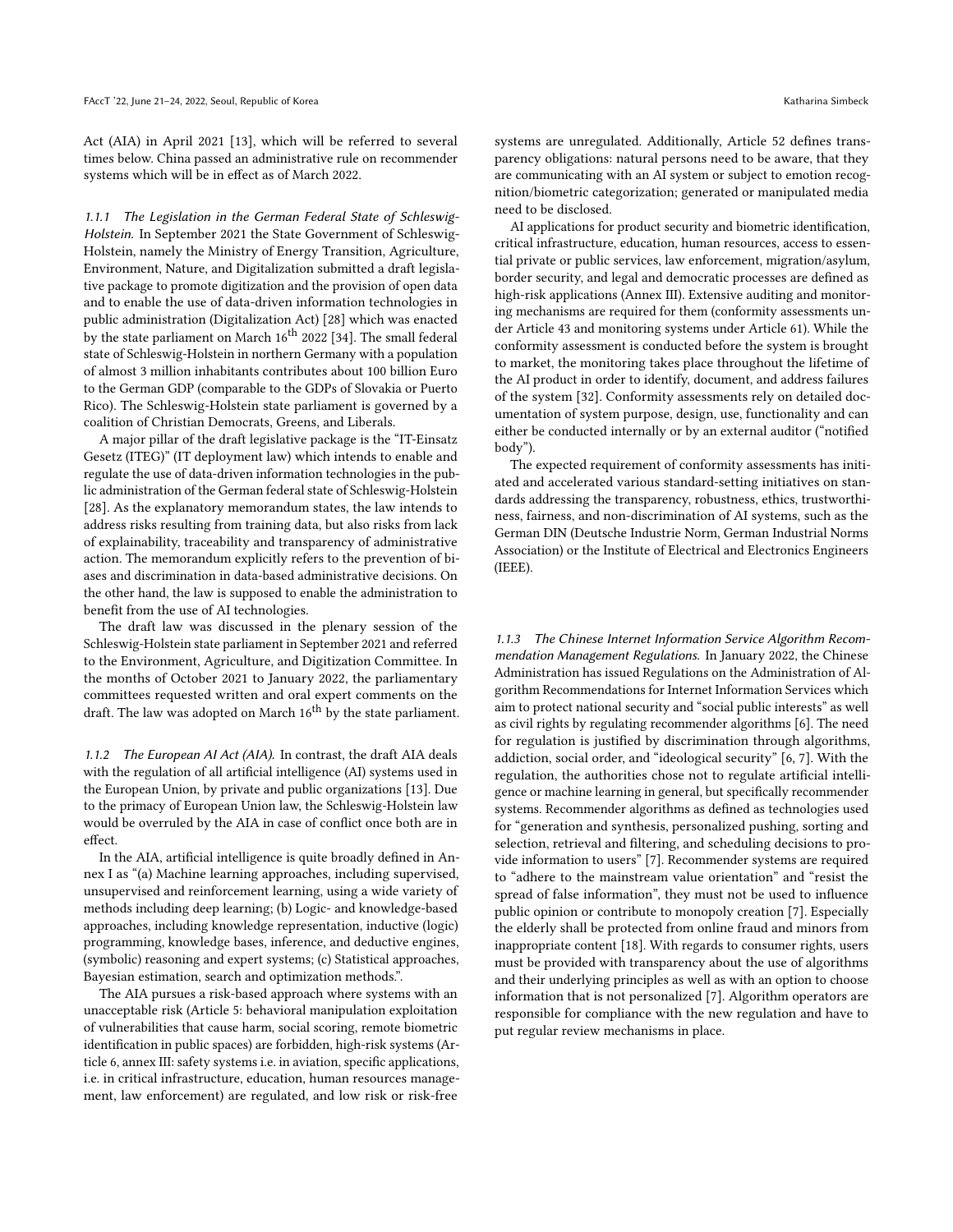## 1.2 Standards on fair, accountable, and transparent AI

In contrast to laws and regulations, adherence to norms and standards is voluntary, though often encouraged or required by partners or authorities. Norms and standards reduce transaction costs and time as well as risks by providing clear definitions, requirements, deliverables, or pre-requisites for goods, services, quality, and compatibility criteria. With regards to fair, accountable, and transparent AI systems there are several national and international standards, mostly work in process, that will describe a state of the art. The proposed AIA (Articles 9-15) requires conformity assessments that will rely on well-defined standards that don't exist yet. The ITDL enables a federal authority to define applicable norms.

The so-called delegation principle ensures that local interested parties can contribute to standardization processes without language barriers or high travel costs. National mirror committees work in parallel to international level technical committees and send experts to international consultations.

1.2.1 The German and EU AI standardization initiatives. In Germany, the DIN organization leads the national AI standard-setting process which is laid out until 2030 in the first version of the national standard-setting roadmap published in November 2020 supported by the German Federal Ministry of Economics [\[11\]](#page-7-16). Currently, the roadmap is being updated; bias, fairness, and robustness will continue to be discussed within the focus area "audit and certification" [\[10\]](#page-7-17).

The relevant European standard setters are Comité Européen de Normalisation (CEN - European Committee for Standardization) and Comité Européen de Normalisation Électrotechnique (CENELEC- European Committee for Electrotechnical Standardization). The German roadmap [\[11\]](#page-7-16), as well as the European Commissions White Paper on AI [\[15\]](#page-7-18), have pushed the European standardization initiative by CEN and CENELEC [\[4\]](#page-7-19). In accordance with the AIA proposal, the European Commission is expected to issues a standardization request on AI, this is already reflected in the preliminary draft Annual Union Work Programme for standardization 2022 under the title "Safe and trustworthy Artificial Intelligence systems" [\[14\]](#page-7-20). The standard is supposed to address "safety and trustworthiness, including documentation, transparency, robustness, accuracy, human oversight, data training, and testing" of AI systems, respecting European fundamental values and human rights [\[14\]](#page-7-20).

The International Organization for Standardization (ISO) and the International Electrotechnical Commission (IEC) have established a joint technical committee on Artificial Intelligence that has been working on various AI-related standards [\[21\]](#page-7-21).

1.2.2 UK Algorithmic Transparency Standards. The UK Algorithmic Transparency Standard is specifically designed to provide guidelines for public sector organizations that use algorithmic tools for decision-making [\[5\]](#page-7-22). The UK's Central Digital and Data Office provides a template to systematically collect information about algorithms used in the public sector. As a next step, the Algorithmic Transparency Standard collection is supposed to be published. The UK Algorithmic Transparency Standard initiative is a result of the British National Data Strategy [\[8\]](#page-7-23). While the Data Strategy was

launched in September 2020, the collection has just begun and no data has been published yet.

1.2.3 IEEE Standards for Artificial Intelligence Systems. The leading technical professional organization IEEE is developing standards for the development and certification of AI as well, including standards on AI explainability and algorithmic bias considerations [\[19\]](#page-7-24). It has already developed an AI certification, the Ethics Certification Program for Autonomous and Intelligent Systems (ECPAIS) [\[20\]](#page-7-25) and demonstrated a proof-of-concept application in the public sector [\[27\]](#page-7-26).

## 1.3 Framework for assessing Fairness, Accountability, and Transparency of AI legislation

In this paper a framework is proposed to systematically evaluate how AI legislation regulates the fields of fairness, accountability, and transparency (Figure [1\)](#page-3-0).

As AI is an undefined legal concept, as a first step regulation needs to be reviewed for how AI is defined in the regulation, and where the regulation is to be applied to. The ethical issues around fairness, accountability, and transparency arise at the intersection of technology and its use in society, therefore legislation needs to be assessed in how it evaluates and approaches risks from the use of AI technologies. Artificial Intelligence is a broad technological concept that is associated with numerous ethical issues for which many guidelines have been proposed[\[33\]](#page-7-27). The most commonly discussed issues around the use of AI technology are privacy, fairness, accountability, and transparency [\[33\]](#page-7-27). While privacy is already heavily regulated (in Europe with the General Data Protection Regulation GDPR [\[16\]](#page-7-28)), the other issues are not regulated yet.

## 2 ELEMENTS OF THE LEGISLATION IN SCHLESWIG-HOLSTEIN

The "IT Deployment Law" (for short: ITDL, in German: "IT-Einsatzgesetz", short ITEG) is part of a larger legislative initiative on Open Data and the digitization of the administration. In the following, the elements and structure of the law will be presented, in general, and specifically with regards to the definition of AI, the risk-based approach, and the assignment of responsibilities.

ITDL includes 13 Articles:

Article 1 states the purpose and scope of the law and defines that "data-driven information technology" may only be used while ensuring "the right to informational self-determination, and the principles of primacy of human action, human oversight and accountability, transparency, technical robustness and security, diversity, non-discrimination, fairness, and societal and ecological well-being".

Article 2 in principle permits the use of data-driven information technology but lists four exceptions under which the use is prohibited.

Article 3 defines "data-driven information technology" and chatbots and separates three levels of automation (assisting systems, delegation, autonomous decisions). The process for assigning levels of automation is described in Article 5.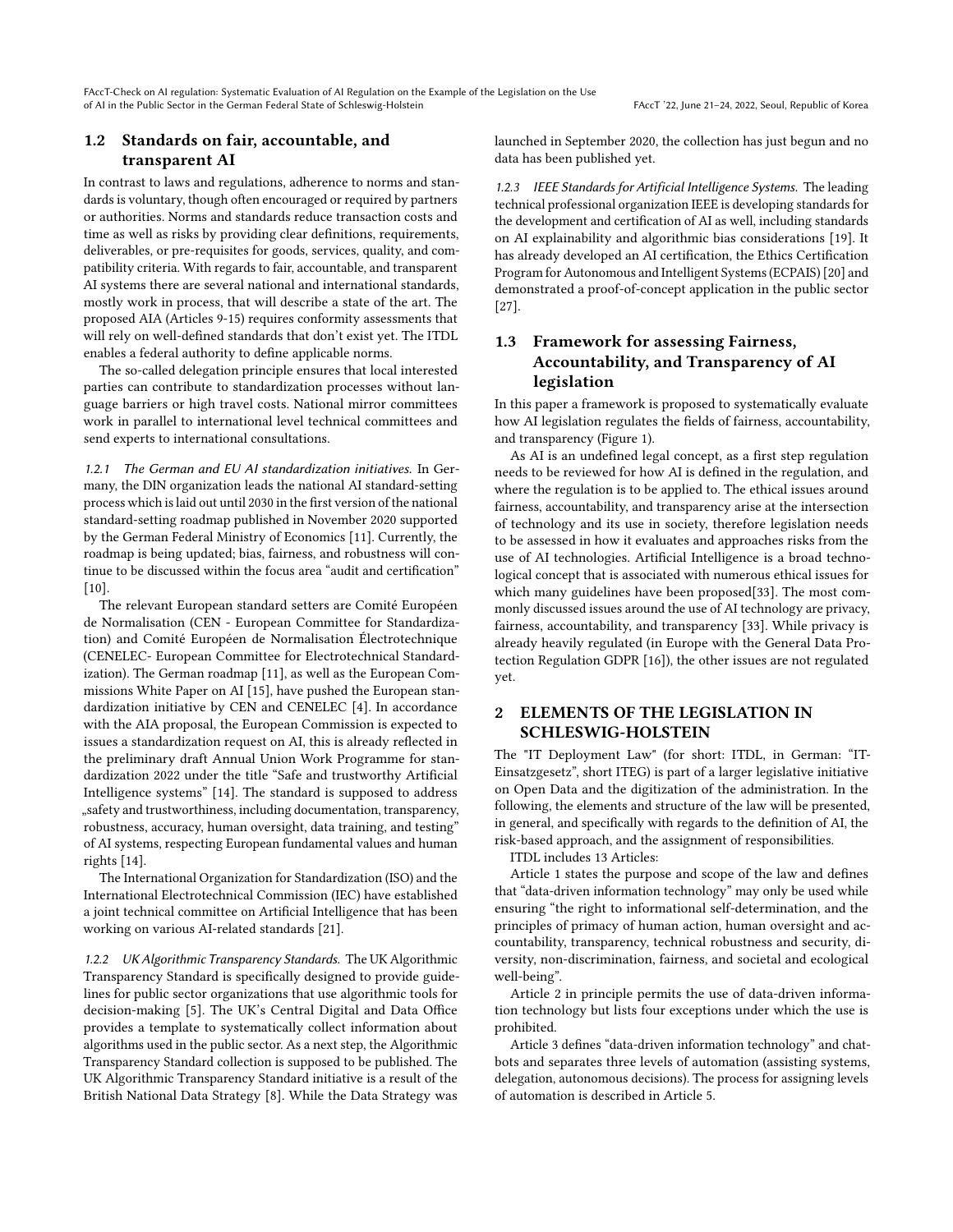<span id="page-3-0"></span>

Figure 1: Framework for FAccT check of AI legislation.

Article 4 establishes that the administration that uses the datadriven technology is responsible for their consequences.

Article 6 sets standards on transparency for the use of data-based information technologies which are a prerequisite for the validity of administrative acts.

Article 7 establishes the principles of human supervision and the primacy of human decisions.

Article 8 permits the documented use of administrative data for the development and training of data-driven information technology. Personal data must be pseudonymized "provided that this does not prevent the purpose."

Article 9 sets requirements for measures to ensure controllability and risk management depending on the level of automation. Article 10 sets requirements for measures to ensure safety, robustness, and resilience.

Article 11 authorizes the highest state authority responsible for interdepartmental information and communications technology to issue ordinances for minimum standards, for example on IT security, training data, or documentation.

Article 12 establishes a new instrument of legal remedy – the "AI reprimand" which enables addressees of administrative acts to request that the decision be revoked.

Article 13 requires the state government to submit a report on the effects of the law after four years.

#### 2.1 Definition of artificial intelligence in ITDL

It is to be noted that in the legal text of ITDL use of the terms "artificial intelligence" or "machine learning" is avoided. Instead, the term "data-driven information technology" is used. A definition of the technologies to be regulated can thus be found in Article 1(3) of ITDL: "Data-driven information technologies include automated procedures that independently compare or interpret existing, measured, perceived or combined data from one or more data sources in order to solve complex tasks and objectives. The selection of which data is considered with which weighting is made based on previous evaluations of the procedure or on reference data and predefined evaluations." Further in Article 3(1) data-driven information technology is defined as "...a specialized application (...) that is used to efficiently solve a specific task or a complex problem based on a data set using specialized systems, such as artificial neural networks and machine learning, and that evolves decision-making

parameters without active intervention." The definition in Article 3(1) therefore does not include data-based systems in general but only those where parameters evolve automatically. In addition, in Article 11(2), "speech recognition, text classification, pattern recognition, data analysis, or artificial intelligence (AI) applications" are explicitly mentioned as "forms of data-driven information technologies." Neural networks, machine learning, or speech recognition are therefore given as examples of data-driven information technology, but the regulated technology is broadened to include all data-driven information technologies.

The chatbot technology is singled out further in the ITDL. In Article 3(1), a chatbot is defined as a "text or speech-based basic service (...) that (...) can initiate a dialogue between a human and a technical system by using databases and interfaces in addressable language."

#### 2.2 The Risk-based approach in ITDL

The handling of risks depends on the importance of the risk, on the danger of possible consequences. In the ITDL draft, this is done in three stages:

- prohibited applications Article 2 (2),
- mitigation approaches linked to the automation level (performance of task by employees Article 5(2), AI reprimand according to Article 12),
- mitigation approaches requiring an administrative decision (Article 7, Article 6 (4), and (5)).

In Article 2 (2) the draft ITDL, defines a number of areas of application where the use of AI is generally not permitted: 1) "in the exercise of direct force against the life and physical integrity of natural persons", 2) "for the purpose of assessing the personality, work performance, physical and mental resilience, cognitive or emotional abilities of individuals, and for making predictions about the delinquency of individuals or groups of individuals", 3) "for the mass identification of persons (. . .) based on biometric characteristics", and 4) in administrative acts "in which there is discretion or scope for assessment".

In Article 3(2) three automation levels of data-driven information technologies are defined: assistance system (systems that propose relevant information or decisions), delegation (systems that continuously process well-defined tasks), and autonomous decision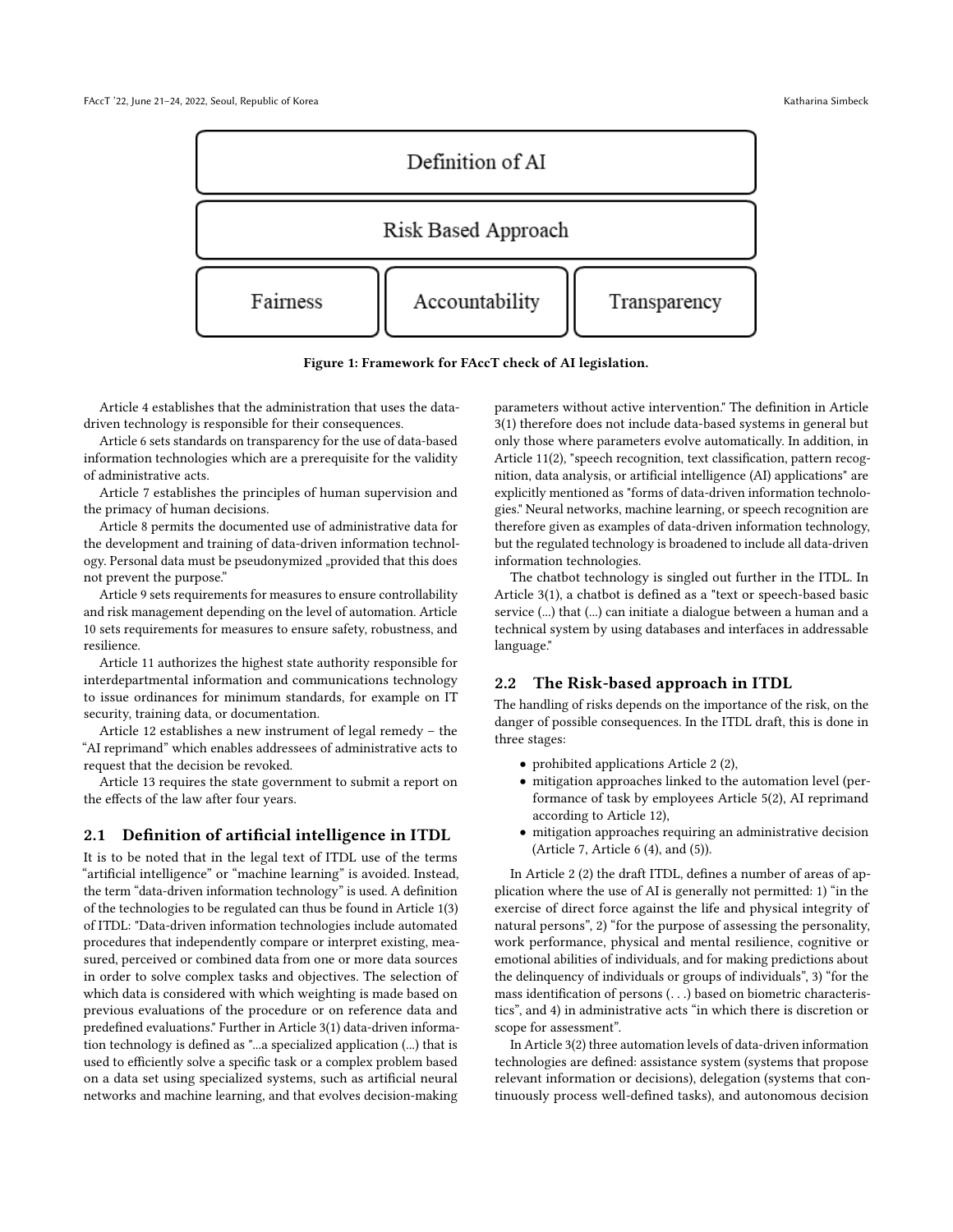(systems that process tasks and solve arising issues and take decisions even in unforeseen situations). Data-driven information technologies used in state government are to be assigned to one of the automation levels (Article 5(1)). The administration must ensure, that a failure of the automated system is recognized, that the system is halted appropriately, and that the tasks can be taken over by civil servants instead (Article 5 (2)). Depending on the level of automation, adequate measures to ensure the controllability of the technology are to be taken (Article 9 (1)), especially ensuring the precedence of human decisions, "methods for reviewing and verifying the decision-making processes", "the creation of rights and role concepts to correct decisions", "ways to reduce the level of automation", processes to identify problems, reduction of the level of automation, and training of employees. Article 12 introduces a new legal reprimand that allows addressees of data-driven information technologies of automation levels 2 and 3 a right to review the decision (AI reprimand).

Article 7 (2) states that decisions prepared or made by data-driven information technology must be modifiable by public servants. The impact on personal data protection needs to be assessed before the implementation of the technology (Article 9 (2)).

Article 10 regulates the necessity of measures for security, robustness, and resilience.

## 2.3 Fairness in ITDL

The ITDL proposal enumerates fairness as one of the main principles for the use of AI in the public sector (Article 1(2)). However, it does not define fairness. In the legislative memorandum fairness is brought into context with the need of good faith in administrative action and with Article 3 of the German Basic Law (constitution). Article 3 states that all "persons shall be equal before the law" which implies "that equals are treated equally and unequals unequally" according to the legislative memorandum. The law prohibits the uses of AI in areas of application that have been shown to be prone to unfairness, such as personality assessments and delinquency prediction (Article 2(2)).

#### 2.4 Accountability in ITDL

The societal consequences of the use of AI systems arise in the interplay between the algorithm used (responsibility of the provider), the data used (responsibility of the provider and/or deploying organization), and the use/interpretation of the results (responsibility of the deploying organization). It is therefore essential to clearly define accountability when using AI systems: is it with the individual system operator, the data provider, the software supplier, or the organization using the system?

In ITDG Article 4 responsibility for the use of data-driven information technologies it is clearly defined, that the responsibility lies with the administration using the system. If several administrations use the same system, they are jointly responsible and have to agree on lead responsible and contact person (Article 4 (2)). If administrations employ third parties, they need to guarantee that those follow all necessary regulations (Article 4 (3)).

ITDG in Article 7 further regulates the need for human supervision and the precedence of human decisions. Article 11 empowers

a supreme state authority to issue ordinances on IT security requirements, audit criteria for training data and proper operation, documentation, and emergency procedures. However, the authority is not responsible for systematically auditing the AI systems used in the state.

#### 2.5 Transparency requirements in ITDL

In Article 6 (1) the disclosure of the algorithm is required "unless the protection of personal data, other rights of third parties or public confidentiality interests are in conflict therewith". The disclosure requirement refers to "algorithm" not to source code. The disclosure needs to be complemented by a description of the functionality in plain language and include the basic operation and decision logic of the algorithm. The legislative memorandum points out that the disclosure of the algorithm shall help to evaluate whether the used type of algorithm is generally appropriate for the task at hand and to check the results of the algorithm. The law therefore does not require source code availability in an open repository.

Article 6 (2) extends to the need for records of processing activities for data-driven technologies according to Article 30 GDPR [\[16\]](#page-7-28) to those not using personal information. In Article 6 (3) it is prescribed that when automated forms of communication are used, the parties involved must be informed about this. In administrative decisions, the addressee needs to be informed about the use of datadriven information technology, specifically the used algorithm and the level of automation (Article 6(4)).

### 3 DISCUSSION OF THE LEGISLATION

In the following the legislation on the regulation of AI in ITDL (Schleswig-Holstein) will be discussed with regards to its definition of AI, handling of risk, fairness, accountability, transparency, accessibility, and process changes. The regulations will be compared to regulations in AIA and the Chinese regulation of recommender systems. This approach will be useful also for future reviews and comparisons of AI regulation initiatives.

#### 3.1 Definition of Artificial Intelligence

The law in Schleswig-Holstein avoids using the term "artificial intelligence ". However, the explanatory memorandum to the law starts with a statement on artificial intelligence and its positive impact for the advancement of modern information technology. The law also includes a newly created legal remedy (Article 12) which is named "AI reprimand"("KI-Rüge"). The law therefore clearly aims to regulate AI, even though it avoids using the legally undefined term.

The draft AIA [\[13\]](#page-7-8), on the other hand, does not avoid using the term "artificial intelligence" but defines it as "software developed using (...) techniques listed in Annex I (...) that can generate results (...) for a specific human-defined objective that influence the environment with which they interact". Annex I enumerates machine learning, logic and knowledge-based approaches, and statistical approaches, including Bayesian estimation, search, and optimization. This broad definition has been criticized in various ways [\[12\]](#page-7-29), but its all-encompassing effect is countered by the distinction of risk levels with varying degrees of regulation [\[29\]](#page-7-30). The Chinese regulation on recommender systems in contrast only applies to internet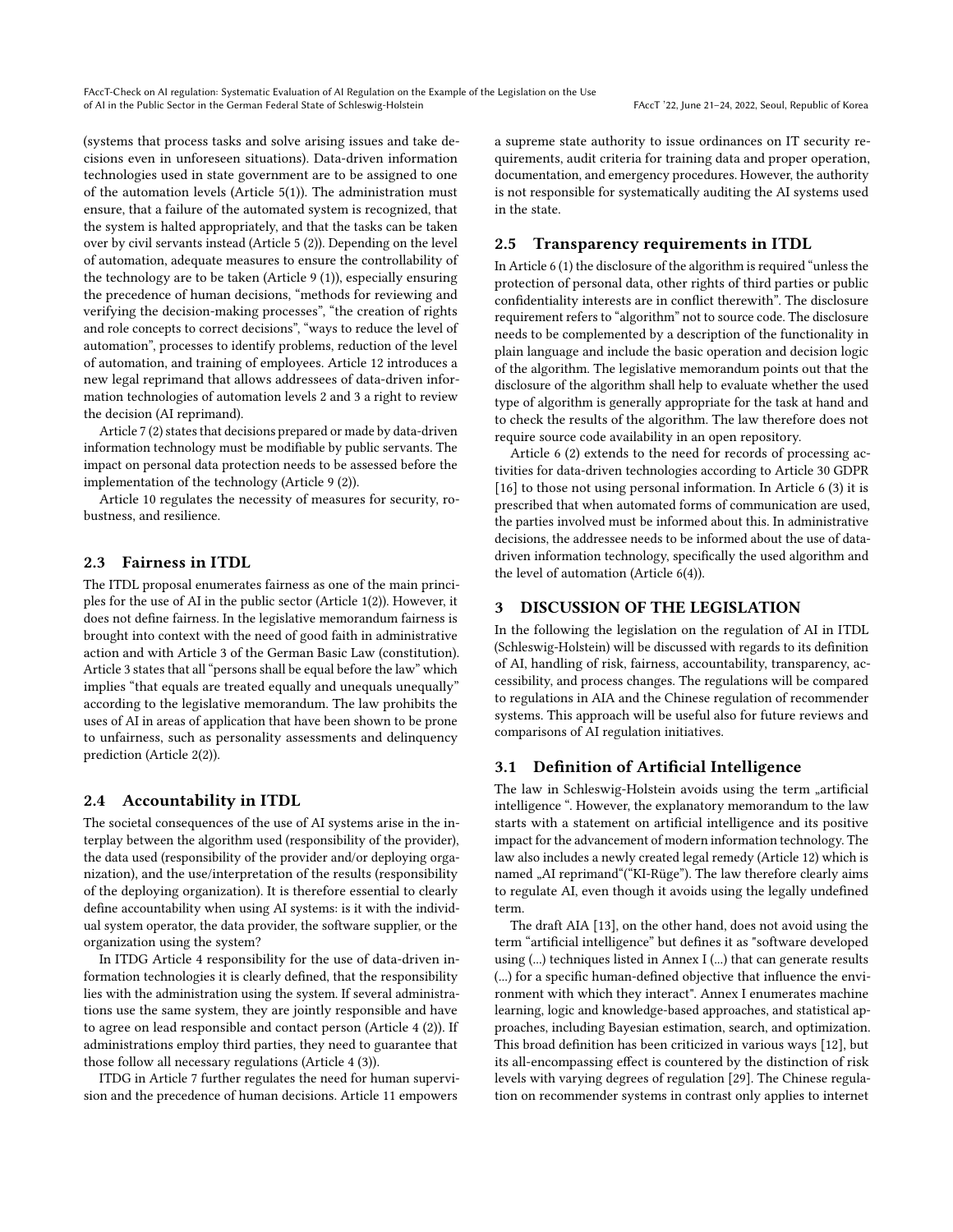information services that use "technologies such as generation and synthesis, personalized push, sorting and selection, retrieval and filtering, and scheduling decision-making to provide information to users" [\[6\]](#page-7-9). It is therefore limited to recommender systems.

The definition of AI used in Article 1(3) ITDL has the advantage of being less comprehensive than the definition in the AIA draft. The definition nevertheless bears the risk of being interpreted too comprehensively. For example, database-driven applications that trigger actions based on past values are conceivable without them being machine learning (e.g., automatic reordering of consumables in hospitals when stock levels reach low levels). It is questionable if those applications should be regulated.

Even though the AI definition in the law appears useful in its context, it is not clear why Article 3(1) uses a second definition and separates it from chatbots. Although Article 3(1) explicitly distinguishes between data-driven information technologies and chatbots, chatbots are listed in the explanatory memorandum as examples of data-driven information technologies. The law specifically refers to chatbots as it is an AI technology that is already used in public service. The lawmaker aims to ensure that chatbots continue to be made available by administrations, but that citizens always have an alternative form of communication and that it is clear to citizens that they are communicating with a machine (explanatory memorandum). Chatbots are often used as "intelligent forms" that query the appropriate data for an administrative process and hide unnecessary input fields. A public sector application of chatbots as intelligent forms is the U:DO chatbot, a private initiative to enable easy application for seasonal short-time allowance.<sup>[1](#page-5-0)</sup> On the other hand, chatbots can function as a list of frequently asked questions, in which they offer the most suitable answers possible to questions posed in natural language. A public sector application of an FAQ-type chatbot is the chatbot "Bobbi" provided on the official website of the federal state of Berlin.<sup>[2](#page-5-1)</sup> The use of chatbots as user interfaces appears to be unproblematic if conventional user interfaces (web pages, forms) are also offered in parallel and if the interface technology can be clearly recognized as a bot. While data-based language models are prone to discrimination (e.g., they might be harder to understand for people with accents or female voices), as an additional user interface they also improve accessibility by making offerings accessible to people with lower mobility, dyslexia, or other limitations. The use of AI techniques as additional user interfaces should therefore not be regulated, but only observed. Natural language processing technologies, especially in recognizing spoken language, should be tested on speech samples from linguistic minorities (with dialect/accent, very old/very young voices).

ITDL aims to enable the use of AI in public service and create a reliable legal environment for this purpose. However, it is likely that applications that meet the definition of Article 1 ITDL are already in use within the scope of the law. Possible examples of technologies that are probably already used and would be regulated could include:

• the functionality to automatically hide or replace the background in videoconference systems,

<span id="page-5-1"></span><span id="page-5-0"></span><sup>1</sup><https://kurzarbeit-einfach.de/> <sup>2</sup><https://service.berlin.de/chatbot/chatbot-bobbi-606279.php>

- the learning analytics functionality available in the learning management system Moodle (Moodle is used in numerous universities, schools, and other educational institutions; however, its learning analytics functionality might not be broadly used),
- automatic document recognition (e.g. on photos). This feature is implemented for example in the state app for health insurance claims,
- OCR (character recognition on photos/scans) for processing receipts e.g. in financial or social administrations,
- risk-dependent checking/sample selection, e.g. for fraud detection in financial authorities,
- the use of common technologies such as route planners, search engines,
- forecast models, e.g. for the weather,
- chatbots that may already exist.

The legislator should therefore consider cataloging and assessing the risks of existing technologies and defining a transition period for this. Many data driven applications within the definition of the law could be considered uncrititcal, if they don't create the risk of inconsistent administrative action (i.e. the functionality to blur the background in videoconferences or to automatically reorder office supplies). The legislator could consider narrowing Article 1 (1) further on a risk basis and, for example, exclude technologies at the user interface, such as chatbots, if alternatives are available for citizens.

Article 11 (2) lists a number of exemplary categories of datadriven information technologies and thus delimits speech recognition, text classification, pattern recognition, data analysis, and AI applications. Usually, however, the first three items are understood as subfields of AI. Data analytics, on the other hand, is a very broad term that can go beyond the Article 1(3) definition.

#### 3.2 Risk-based approach

The draft law contains frequently cited elements to mitigate AI risks (transparency, primacy of human decision, non-discrimination). The areas of application prohibited under Article 2(2) overlap with practices prohibited under AIA, specifically the "mass identification of persons (. . .) on the basis of biometric characteristics", personality assessments, and delinquency forecasts. Hereby the law reflects the societal discussion about AI risks, especially discrimination in applications in human resources, crime prevention, and predictive policing [\[23\]](#page-7-31).

Items 1 (exercise of direct force), and 4 (administrative acts with discretion or scope for assessment) in Article 2(2) go beyond the prohibition of use under the AIA (Annex III) but relate to the narrower definition of AI in the ITEG and to the limited scope of use (public administration Schleswig-Holstein). The Chinese administrative rule on recommender systems prohibits its use for activities prohibited by laws such as endangering national security or disrupting social order (Article 7) nor to manipulate online public opinion (Article 14).

The stipulation that the use of AI is only possible where there is no room for discretion or judgment (Article 2 (2) point 4) clearly limits the possible uses of AI.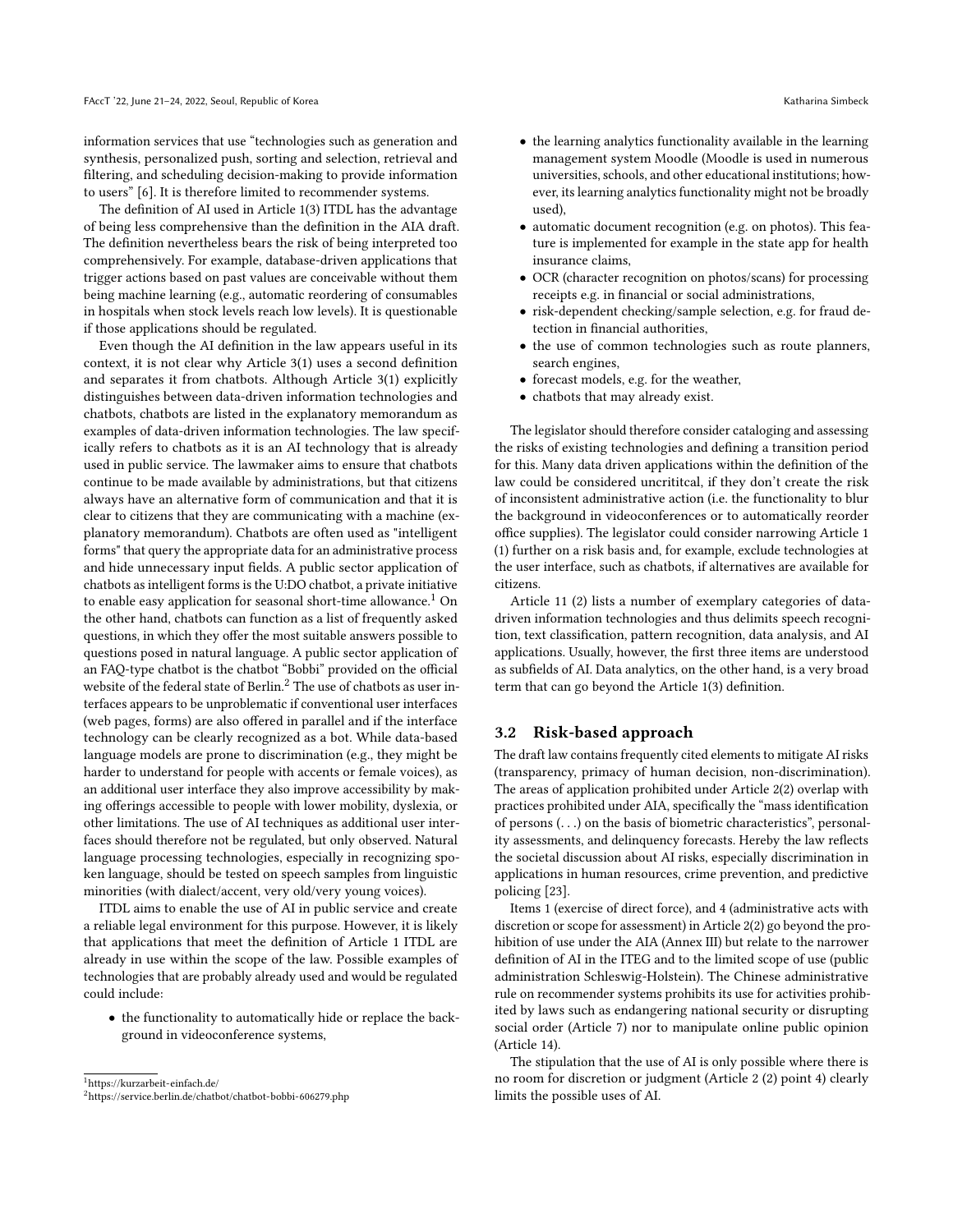The draft of the AIA only regulates high-risk AI systems through its risk-based approach, for which a conformity assessment (audit) or post-market monitoring is required. Comparable to the conformity assessments according to the AIA is the audit criteria referred to under Article 11 (1) points 2 and 5. However, the necessary standardization processes, e.g. by German standard setter DIN, international standard setter ISO, or professional organization IEEE, have not yet been completed. ITDL recognizes this lack of audit standards and empowers a state authority to define audit requirements for data quality and proper operation (Article 11 (1)).

#### 3.3 Fairness

Even though the law aims to ensure the fair application of AI systems and prohibits their use in sensitive areas of applications (personality assessments, delinquency prediction), it does not include specific requirements for ensuring fairness. Such requirements could include the training on AI fairness for individuals involved in the development or selection of AI systems or the obligation to ensure diversity with regards to gender, age groups, and other minorities in the conception, development, or testing of the systems.

The AIA on the other hand specifically requires that training, validation, and testing data sets used for high-risk applications shall be relevant, representative", that they "shall have the appropriate statistical properties" and be examined for possible biases (Article 10). It also requires providers of high-risk systems that continuously learn to watch out for biased outputs and unfavorable feedback loops (Article 15).

The Chinese administrative rule on internet recommender systems does not put specific emphasis on fairness but just generally requires the systems to follow, among others, the "principle of fairness" (Article 4).

The use of AI technologies can improve the accessibility of public administration services and thus improve fairness. Examples include the integration of multilingualism, e.g., through the automated translation of information offerings, read-aloud function for websites, or the automatic generation of subtitles in videos/video conferences. Involving disability advocates in exploring meaningful uses for AI could therefore be recommended.

## 3.4 Accountability

The clear definition of accountability in ITDL is to be welcomed. However, in contrast to the European AI Act and Chinese administrative rule, IT deployment law does not provide for a supervisory authority for data-driven information technologies, in this respect, it falls short of the requirements of the European draft.

A new and separate legal remedy is created for decisions made by data-based information technology ("KI-Rüge"). This could contribute to preserving the principle of accountability and the principle of controllability of automated decisions.

The Chinese administrative rule on recommender systems clearly defines which authorities are responsible for the supervision of legal compliance (Article 3) and that providers of recommendation services are responsible to establish management systems and technical measures for auditing, reviewing, and monitoring the compliance of the system (Article 7).

#### 3.5 Transparency

The transparency requirement in Article 6 (1) is very broad on the one hand, requiring the publication of the used algorithm. If the transparency requirement is not met, the administrative decision becomes null and void. On the other hand, the regulation allows for broad exceptions to the transparency requirement (in case of protection of personal data, rights of third parties, public confidentiality interests). Also, there is no requirement to publish or explain the training data used. However, transparency about the data used is necessary in some cases to understand the system.

The currently regulation risks leading to bureaucratization if an inventory of relevant systems in public service needs to be taken and transparency for every system needs to be documented. This could be avoided by applying the transparency requirement conditionally, e.g., if the system is used to prepare administrative acts.

#### 3.6 Consequences for public servants

In the written expert consultation on ITDL, trade unions expressed their concern that the use of AI will lead to additional burdens for employees, e.g. in the context of system introduction processes [\[22\]](#page-7-32). At the same time, there are fears that jobs will be graded lower, that employees will not have the necessary qualifications and that experts will not be consulted to a sufficient extent due to the shortage of specialists. In the view of the trade unions, the use of AI systems must not lead to automated work monitoring, the collection of data on employees, or to the further dissolution of the boundaries of work. The unions also emphasize that employees should be closely involved in co-determination processes and that far-reaching works council agreements should be concluded. The union expects that AI systems could put employees under pressure to accept the system's decision-making proposals unchanged; the employer must therefore assume responsibility for corresponding administrative acts [\[9\]](#page-7-33).

#### 4 CONCLUSION

In this paper, a framework for discussing AI regulation was proposed and applied to the recently enacted German federal regulation of AI in the public sector in Schleswig-Holstein IT Deployment Law ITDL. As regulation needs to be limited in scope, in a first step the applied definition of AI was reviewed and compared to definitions in the proposed European AI Act. The ITDL provides a useful definition of AI. In a next step, it was discussed how the proposal addresses risks by prohibiting its application in certain areas such as predictive policing and requiring authorities to assign automation levels for automated decision-making processes. Further, ITDL regulations on fairness, accountability, and transparency of AI systems in the public sector were reviewed.

Due to the proven discrimination potential of machine learning systems, regulation in ethically critical areas of application (human resources, education system, decisions on social benefits, in the penal system or judiciary) is desirable in principle.

In Germany and in Europe in general, AI regulation and standardization are considered as means to strengthen joint European values and improve competitiveness [\[14\]](#page-7-20). The AI regulation in Schleswig-Holstein on the use of AI in the public sector reflects this.